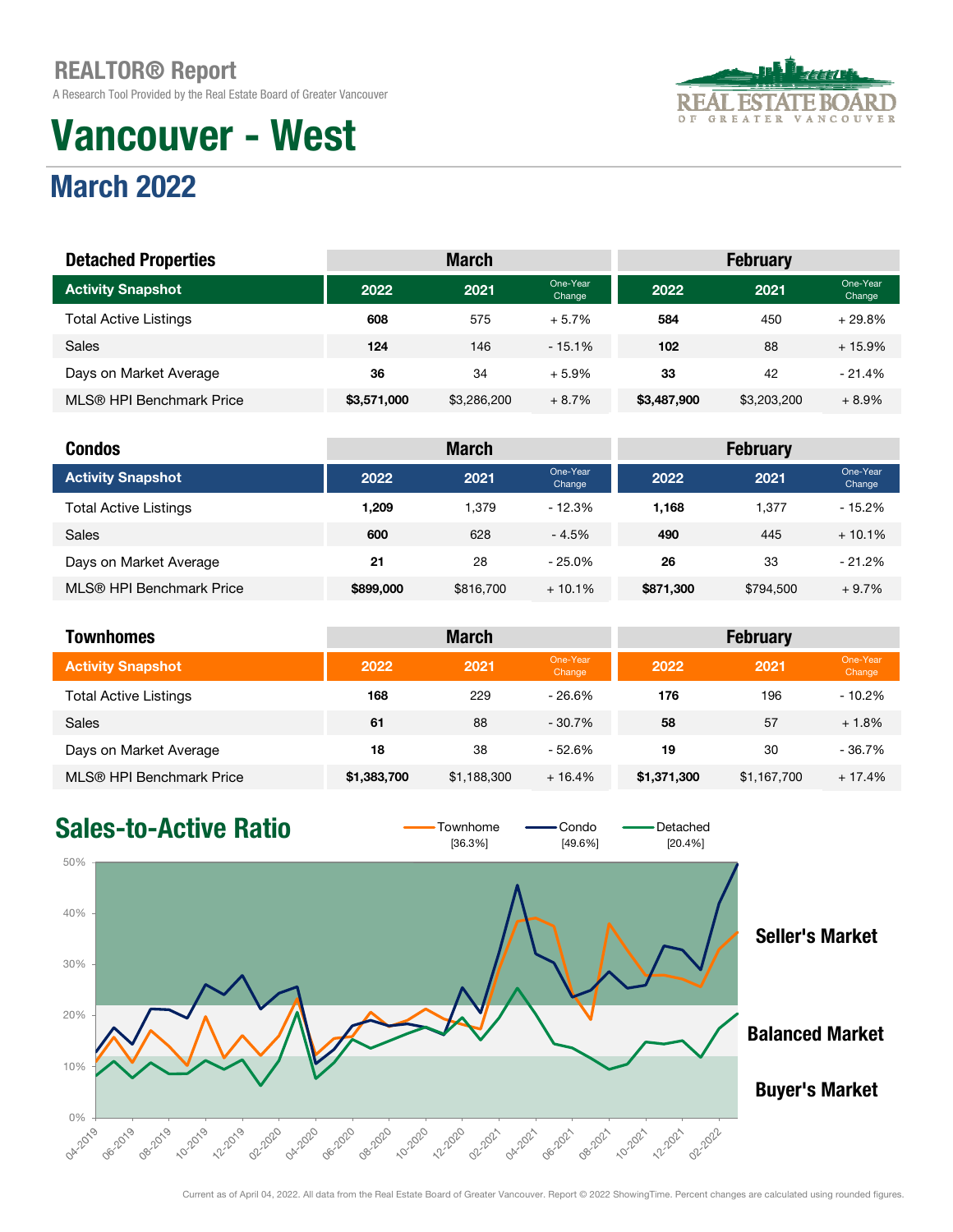A Research Tool Provided by the Real Estate Board of Greater Vancouver



### Vancouver - West

#### Detached Properties Report – March 2022

| <b>Price Range</b>          | <b>Sales</b> | <b>Active</b><br><b>Listings</b> | <b>Avg Days</b><br>on Market |
|-----------------------------|--------------|----------------------------------|------------------------------|
| \$99,999 and Below          | ŋ            | ŋ                                | ŋ                            |
| \$100,000 to \$199,999      | 0            | O                                | $\Omega$                     |
| \$200,000 to \$399,999      | ŋ            | O                                | O                            |
| \$400,000 to \$899,999      | 1            | 1                                | 226                          |
| \$900,000 to \$1,499,999    | ŋ            |                                  | O                            |
| \$1,500,000 to \$1,999,999  | 1            | 6                                | 6                            |
| \$2,000,000 to \$2,999,999  | 27           | 71                               | 36                           |
| \$3,000,000 and \$3,999,999 | 54           | 125                              | 22                           |
| \$4,000,000 to \$4,999,999  | 15           | 114                              | 36                           |
| \$5,000,000 and Above       | 26           | 290                              | 60                           |
| TOTAL                       | 124          | 608                              | 36                           |

| <b>Price Range</b>          | <b>Sales</b> | <b>Active</b><br><b>Listings</b> | <b>Avg Days</b><br>on Market | Neighbourhood      | <b>Sales</b>   | <b>Active</b><br>Listings | <b>Benchmark</b><br>Price | One-Year<br>Change       |
|-----------------------------|--------------|----------------------------------|------------------------------|--------------------|----------------|---------------------------|---------------------------|--------------------------|
| \$99,999 and Below          | $\pmb{0}$    | $\mathbf 0$                      | $\pmb{0}$                    | Arbutus            | 9              | 22                        | \$3,880,100               | $+7.8%$                  |
| \$100,000 to \$199,999      | 0            | 0                                | $\mathbf 0$                  | Cambie             | 8              | 59                        | \$2,889,300               | $+13.5%$                 |
| \$200,000 to \$399,999      | $\pmb{0}$    | $\mathbf 0$                      | $\mathbf 0$                  | Coal Harbour       | $\mathbf 0$    | 0                         | \$0                       |                          |
| \$400,000 to \$899,999      | $\mathbf{1}$ | $\mathbf{1}$                     | 226                          | Downtown VW        | 0              | 0                         | \$0                       | $-\, -$                  |
| \$900,000 to \$1,499,999    | $\mathbf 0$  |                                  | $\pmb{0}$                    | Dunbar             | 24             | 70                        | \$3,053,300               | $+6.7%$                  |
| \$1,500,000 to \$1,999,999  | $\mathbf{1}$ | 6                                | 6                            | <b>Fairview VW</b> | $\mathbf 0$    | $\mathbf{1}$              | \$0                       | $\overline{\phantom{a}}$ |
| \$2,000,000 to \$2,999,999  | 27           | 71                               | 36                           | <b>False Creek</b> | $\mathbf 0$    | 0                         | \$0                       | $\overline{\phantom{a}}$ |
| \$3,000,000 and \$3,999,999 | 54           | 125                              | 22                           | Kerrisdale         | 9              | 29                        | \$3,445,300               | $+3.8%$                  |
| \$4,000,000 to \$4,999,999  | 15           | 114                              | 36                           | Kitsilano          | 6              | 31                        | \$2,704,300               | $+8.5%$                  |
| \$5,000,000 and Above       | 26           | 290                              | 60                           | MacKenzie Heights  | 8              | 22                        | \$3,535,300               | $+2.2%$                  |
| <b>TOTAL</b>                | 124          | 608                              | 36                           | Marpole            | $\overline{7}$ | 53                        | \$2,769,500               | $+11.5%$                 |
|                             |              |                                  |                              | Mount Pleasant VW  | $\overline{2}$ | 3                         | \$2,499,500               | $+6.5%$                  |
|                             |              |                                  |                              | Oakridge VW        | 4              | 21                        | \$4,075,000               | $+6.5%$                  |
|                             |              |                                  |                              | Point Grey         | 15             | 66                        | \$3,639,300               | $+11.5%$                 |
|                             |              |                                  |                              | Quilchena          | 5              | 21                        | \$3,641,600               | $+10.6%$                 |
|                             |              |                                  |                              | S.W. Marine        | 3              | 22                        | \$3,621,800               | $+14.7%$                 |
|                             |              |                                  |                              | Shaughnessy        | 4              | 68                        | \$5,362,800               | $+9.0%$                  |
|                             |              |                                  |                              | South Cambie       | $\mathbf{1}$   | 8                         | \$4,923,800               | $+11.7%$                 |
|                             |              |                                  |                              | South Granville    | 11             | 64                        | \$4,287,900               | $+11.0%$                 |
|                             |              |                                  |                              | Southlands         | 7              | 26                        | \$3,921,100               | $+8.5%$                  |
|                             |              |                                  |                              | University VW      | 1              | 19                        | \$3,797,800               | $+1.9%$                  |
|                             |              |                                  |                              | West End VW        | 0              | 3                         | \$0                       | $\overline{\phantom{a}}$ |
|                             |              |                                  |                              | Yaletown           | $\mathbf 0$    | 0                         | \$0                       | $\overline{\phantom{m}}$ |
|                             |              |                                  |                              | <b>TOTAL*</b>      | 124            | 608                       | \$3,571,000               | $+8.7%$                  |

\* This represents the total of the Vancouver - West area, not the sum of the areas above.



Current as of April 04, 2022. All data from the Real Estate Board of Greater Vancouver. Report © 2022 ShowingTime. Percent changes are calculated using rounded figures.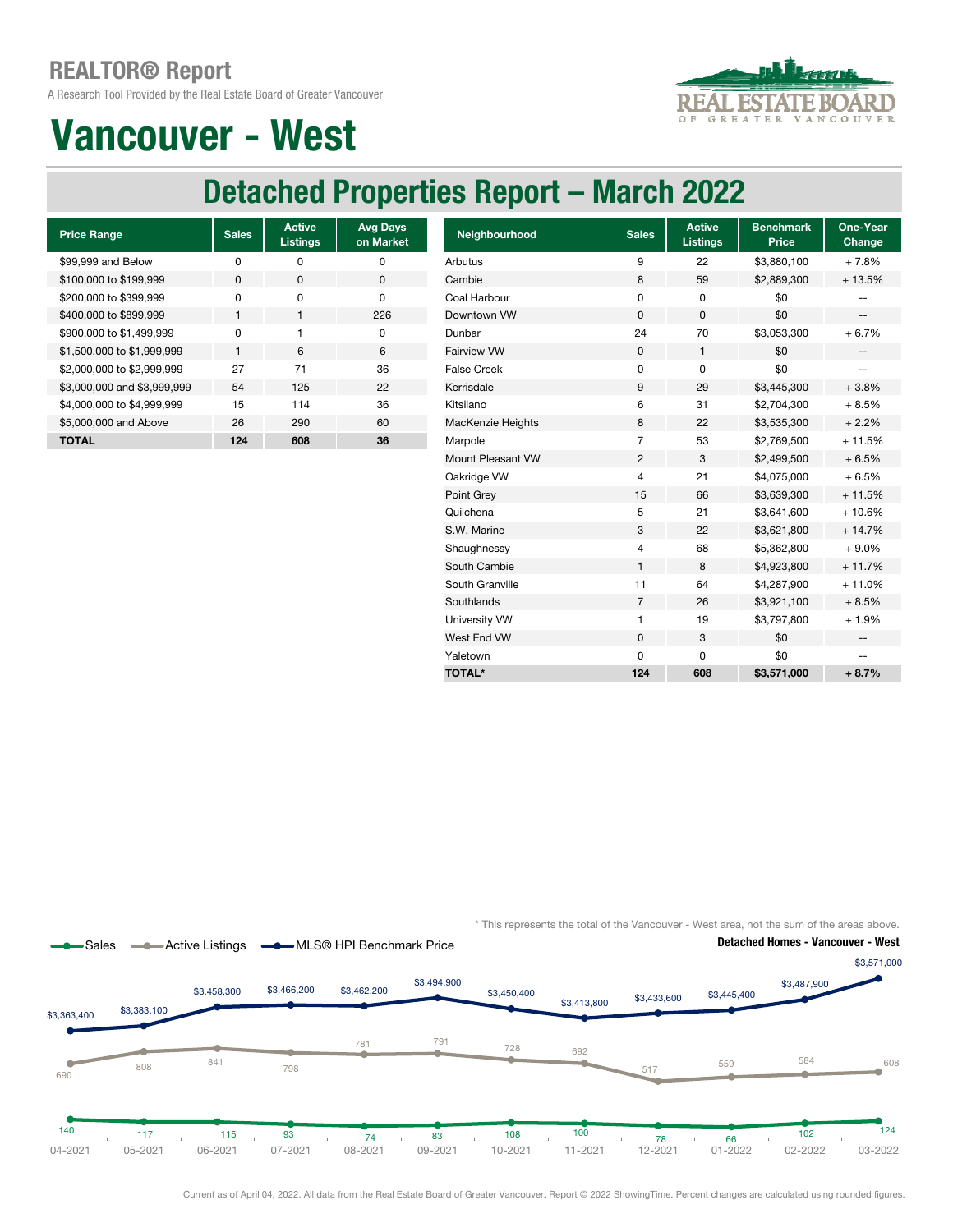A Research Tool Provided by the Real Estate Board of Greater Vancouver

# $\circ$



### Vancouver - West

### Condo Report – March 2022

| <b>Price Range</b>          | <b>Sales</b> | <b>Active</b><br><b>Listings</b> | <b>Avg Days</b><br>on Market |
|-----------------------------|--------------|----------------------------------|------------------------------|
| \$99,999 and Below          | ŋ            | ŋ                                | ŋ                            |
| \$100,000 to \$199,999      | <sup>0</sup> | O                                | 0                            |
| \$200,000 to \$399,999      | 3            | 6                                | 34                           |
| \$400,000 to \$899,999      | 316          | 388                              | 17                           |
| \$900,000 to \$1,499,999    | 197          | 381                              | 23                           |
| \$1,500,000 to \$1,999,999  | 47           | 182                              | 25                           |
| \$2,000,000 to \$2,999,999  | 21           | 128                              | 34                           |
| \$3,000,000 and \$3,999,999 | 8            | 50                               | 43                           |
| \$4,000,000 to \$4,999,999  | 1            | 29                               | 36                           |
| \$5,000,000 and Above       | 7            | 45                               | 68                           |
| <b>TOTAL</b>                | 600          | 1.209                            | 21                           |

| <b>Price Range</b>          | <b>Sales</b>   | <b>Active</b><br><b>Listings</b> | <b>Avg Days</b><br>on Market | Neighbourhood      | <b>Sales</b>   | <b>Active</b><br><b>Listings</b> | <b>Benchmark</b><br>Price | One-Year<br>Change       |
|-----------------------------|----------------|----------------------------------|------------------------------|--------------------|----------------|----------------------------------|---------------------------|--------------------------|
| \$99,999 and Below          | 0              | 0                                | 0                            | Arbutus            | 0              | 0                                | \$0                       | --                       |
| \$100,000 to \$199,999      | 0              | 0                                | $\mathbf 0$                  | Cambie             | 20             | 63                               | \$802,600                 | $+16.2%$                 |
| \$200,000 to \$399.999      | 3              | 6                                | 34                           | Coal Harbour       | 31             | 109                              | \$1,072,300               | $-1.9%$                  |
| \$400,000 to \$899,999      | 316            | 388                              | 17                           | Downtown VW        | 135            | 267                              | \$755,900                 | $+7.8%$                  |
| \$900,000 to \$1,499,999    | 197            | 381                              | 23                           | Dunbar             | 1              | 9                                | \$783,300                 | $+12.3%$                 |
| \$1,500,000 to \$1,999,999  | 47             | 182                              | 25                           | <b>Fairview VW</b> | 42             | 41                               | \$917,500                 | $+9.3%$                  |
| \$2,000,000 to \$2,999,999  | 21             | 128                              | 34                           | <b>False Creek</b> | 43             | 69                               | \$954,500                 | $+10.7%$                 |
| \$3,000,000 and \$3,999,999 | 8              | 50                               | 43                           | Kerrisdale         | 8              | 25                               | \$977,900                 | $+10.2%$                 |
| \$4,000,000 to \$4,999,999  | 1              | 29                               | 36                           | Kitsilano          | 59             | 42                               | \$751,400                 | $+11.1%$                 |
| \$5,000,000 and Above       | $\overline{7}$ | 45                               | 68                           | MacKenzie Heights  | $\mathbf 0$    | $\mathbf 0$                      | \$0                       | $\overline{\phantom{a}}$ |
| <b>TOTAL</b>                | 600            | 1,209                            | 21                           | Marpole            | 28             | 40                               | \$682,400                 | $+12.1%$                 |
|                             |                |                                  |                              | Mount Pleasant VW  | 4              | $\overline{2}$                   | \$683,300                 | $+11.9%$                 |
|                             |                |                                  |                              | Oakridge VW        | 9              | 29                               | \$1,119,800               | $+6.4%$                  |
|                             |                |                                  |                              | Point Grey         | 3              | 10                               | \$683,700                 | $+11.0%$                 |
|                             |                |                                  |                              | Quilchena          | 6              | 6                                | \$1,190,600               | $+12.3%$                 |
|                             |                |                                  |                              | S.W. Marine        | 4              | 5                                | \$541,700                 | $+9.4%$                  |
|                             |                |                                  |                              | Shaughnessy        | 2              |                                  | \$770,400                 | $+18.6%$                 |
|                             |                |                                  |                              | South Cambie       | $\overline{c}$ | 19                               | \$1,023,400               | $+7.6%$                  |
|                             |                |                                  |                              | South Granville    | $\overline{c}$ | 11                               | \$1,172,700               | $+14.3%$                 |
|                             |                |                                  |                              | Southlands         | $\mathbf 0$    | 0                                | \$858,600                 | $+8.5%$                  |
|                             |                |                                  |                              | University VW      | 57             | 105                              | \$1,137,400               | $+17.4%$                 |
|                             |                |                                  |                              | West End VW        | 57             | 159                              | \$741,700                 | $+9.1%$                  |
|                             |                |                                  |                              | Yaletown           | 87             | 197                              | \$911,200                 | $+10.4%$                 |
|                             |                |                                  |                              | <b>TOTAL*</b>      | 600            | 1,209                            | \$899,000                 | $+10.1%$                 |

\* This represents the total of the Vancouver - West area, not the sum of the areas above.



Current as of April 04, 2022. All data from the Real Estate Board of Greater Vancouver. Report © 2022 ShowingTime. Percent changes are calculated using rounded figures.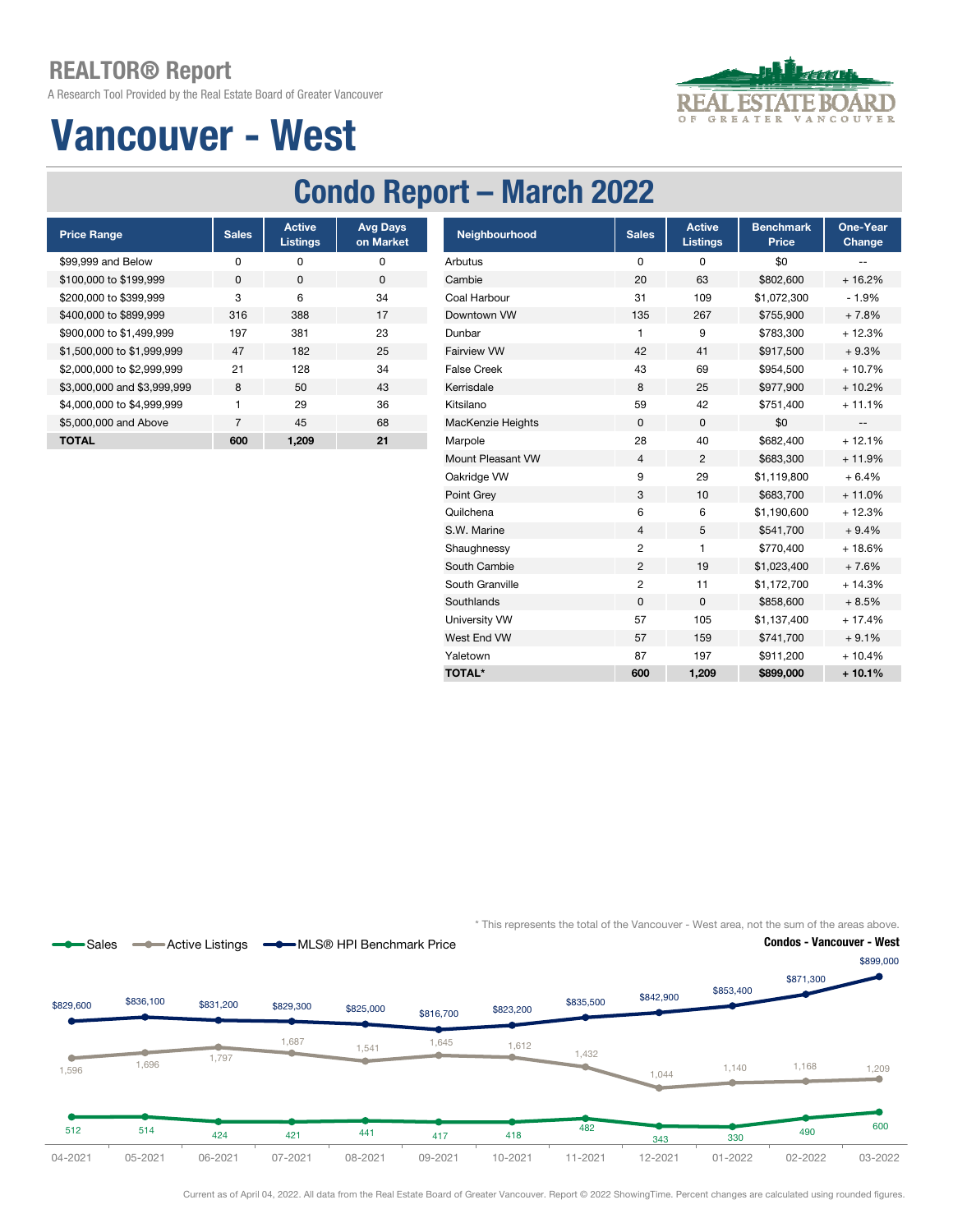A Research Tool Provided by the Real Estate Board of Greater Vancouver



### Vancouver - West

### Townhomes Report – March 2022

| <b>Price Range</b>          | <b>Sales</b>   | <b>Active</b><br><b>Listings</b> | Days on<br><b>Market</b> |
|-----------------------------|----------------|----------------------------------|--------------------------|
| \$99,999 and Below          | ŋ              | o                                | O                        |
| \$100,000 to \$199,999      | $\Omega$       | <sup>0</sup>                     | $\Omega$                 |
| \$200,000 to \$399,999      | ŋ              | $\Omega$                         | O                        |
| \$400,000 to \$899,999      | 8              | 11                               | 23                       |
| \$900,000 to \$1,499,999    | 22             | 33                               | 12                       |
| \$1,500,000 to \$1,999,999  | 22             | 66                               | 19                       |
| \$2,000,000 to \$2,999,999  | 7              | 40                               | 27                       |
| \$3,000,000 and \$3,999,999 | $\mathfrak{p}$ | 16                               | 15                       |
| \$4,000,000 to \$4,999,999  | <sup>0</sup>   | U                                | O                        |
| \$5,000,000 and Above       | $\Omega$       | $\mathfrak{p}$                   | 0                        |
| TOTAL                       | 61             | 168                              | 18                       |

| <b>Price Range</b>          | <b>Sales</b>   | <b>Active</b><br><b>Listings</b> | Days on<br><b>Market</b> | Neighbourhood      | <b>Sales</b>   | <b>Active</b><br><b>Listings</b> | <b>Benchmark</b><br><b>Price</b> | <b>One-Year</b><br><b>Change</b>              |
|-----------------------------|----------------|----------------------------------|--------------------------|--------------------|----------------|----------------------------------|----------------------------------|-----------------------------------------------|
| \$99,999 and Below          | $\pmb{0}$      | 0                                | 0                        | Arbutus            | 0              | 0                                | \$0                              | $-$                                           |
| \$100,000 to \$199,999      | 0              | $\mathbf 0$                      | $\mathbf 0$              | Cambie             | 6              | 21                               | \$1,457,800                      | $+21.7%$                                      |
| \$200,000 to \$399,999      | 0              | 0                                | 0                        | Coal Harbour       | 0              | 3                                | \$1,980,700                      | $+10.4%$                                      |
| \$400,000 to \$899,999      | 8              | 11                               | 23                       | Downtown VW        | 3              | 6                                | \$1,380,600                      | $+10.5%$                                      |
| \$900,000 to \$1,499,999    | 22             | 33                               | 12                       | Dunbar             | $\mathbf 0$    | 2                                | \$0                              |                                               |
| \$1,500,000 to \$1,999,999  | 22             | 66                               | 19                       | Fairview VW        | 13             | 16                               | \$1,224,600                      | $+16.4%$                                      |
| \$2,000,000 to \$2,999,999  | $\overline{7}$ | 40                               | 27                       | <b>False Creek</b> | $\overline{2}$ | $\overline{7}$                   | \$984,300                        | $+2.4%$                                       |
| \$3,000,000 and \$3,999,999 | $\overline{2}$ | 16                               | 15                       | Kerrisdale         | 0              | 0                                | \$1,813,100                      | $+22.2%$                                      |
| \$4,000,000 to \$4,999,999  | 0              | 0                                | 0                        | Kitsilano          | 17             | 16                               | \$1,301,300                      | $+16.2%$                                      |
| \$5,000,000 and Above       | 0              | 2                                | 0                        | MacKenzie Heights  | 1              | $\overline{2}$                   | \$0                              | $\overline{\phantom{a}}$                      |
| <b>TOTAL</b>                | 61             | 168                              | 18                       | Marpole            | 4              | 15                               | \$1,362,600                      | $+20.8%$                                      |
|                             |                |                                  |                          | Mount Pleasant VW  | $\overline{c}$ | 5                                | \$1,361,400                      | $+10.3%$                                      |
|                             |                |                                  |                          | Oakridge VW        | 0              | 3                                | \$1,863,700                      | $+23.2%$                                      |
|                             |                |                                  |                          | Point Grey         | 0              | 3                                | \$1,252,700                      | + 19.8%                                       |
|                             |                |                                  |                          | Quilchena          | $\overline{c}$ | 0                                | \$1,797,300                      | $+22.8%$                                      |
|                             |                |                                  |                          | S.W. Marine        | $\pmb{0}$      | 1                                | \$0                              | $\sim$                                        |
|                             |                |                                  |                          | Shaughnessy        | 1              | 5                                | \$2,079,900                      | $+13.0%$                                      |
|                             |                |                                  |                          | South Cambie       | $\mathbf 0$    | 5                                | \$2,045,300                      | $+23.4%$                                      |
|                             |                |                                  |                          | South Granville    | 4              | 22                               | \$1,872,300                      | + 19.3%                                       |
|                             |                |                                  |                          | Southlands         | 0              | $\mathsf{O}$                     | \$0                              | $\mathord{\hspace{1pt}\text{--}\hspace{1pt}}$ |
|                             |                |                                  |                          | University VW      | $\overline{2}$ | 20                               | \$1,969,700                      | $+22.6%$                                      |
|                             |                |                                  |                          | West End VW        | $\overline{2}$ | 5                                | \$1,477,200                      | $+10.5%$                                      |
|                             |                |                                  |                          | Yaletown           | $\overline{2}$ | 11                               | \$1,922,200                      | $+10.4%$                                      |
|                             |                |                                  |                          | <b>TOTAL*</b>      | 61             | 168                              | \$1,383,700                      | $+16.4%$                                      |

\* This represents the total of the Vancouver - West area, not the sum of the areas above.



Current as of April 04, 2022. All data from the Real Estate Board of Greater Vancouver. Report © 2022 ShowingTime. Percent changes are calculated using rounded figures.